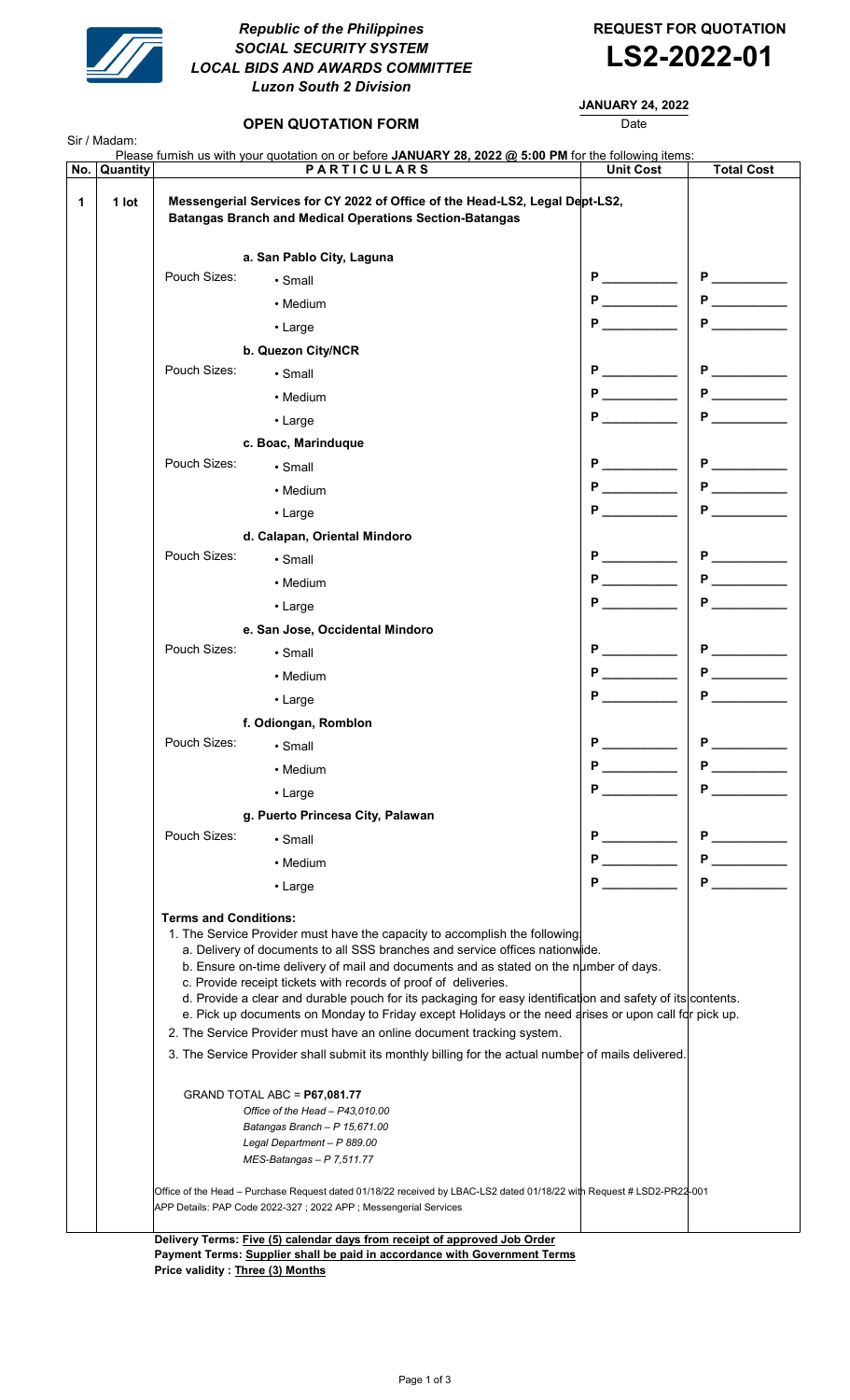#### NOTE/S:

- 1) For contract price amounting to P100,000.00 and above, the winning supplier shall be required to post a Performance Security from receipt of Notice of Award equivalent to % of Contract Price as follows:
	- 5% (Goods & Consulting Services) or 10% (Infrastructure) Cash, Cashier's/Manager's Check, Bank Draft/Guarantee, or
	- 30% Surety Bond callable upon demand
- 2) In case two or more suppliers submitted the same price quotation and have been evaluated as the Lowest Calculated and Responsive Quotation, submission of best offer in a sealed envelope to be dropped at the drop box located at Office of the Vice-President – Luzon South 2 Division, Mezzanine Floor, SSS Bldg., Kumintang Ilaya, Batangas City or password-protected zipped file folder send via e-mail at manalesemc@sss.gov.ph / landichoie@sss.gov.ph shall be adopted as the tie-breaking method to finally determine the single winning supplier.
- 3) Supplier shall be required to indicate his PhilGEPS Registration Number on the Request for Quotation form.
- 4) SSS shall withhold the applicable taxes from the amount payable in accordance with the BIR regulations.
- 5) Alternative offer shall not be allowed.
- 6) Quantity is subject to change but not to exceed the quantity in the approved PO/JO/LO.
- 7) Award shall be per "LOT BASIS".
- 8) For clarification of details, please contact Ms. Ma. Floreswinda B. Pantoja-Castillo at Tel No. (043) 723-3874 or via email at
- luzonsouth2@sss.gov.ph
- 9) Open Quotations may be submitted through the following: 1. Dropped at the drop box located at Office of the Vice-President – Luzon South 2 Division, Mezzanine Floor, SSS Bldg., Kumintang Ilaya, Batangas City, SSS Batangas Branch. The sealed envelope shall be addressed to Mr. Joseph Pedley V. Britanico – Local BAC Chairperson, indicate the RFQ Form number, company name, name of company representative, business address and contact details. 2. Sent via electronic mail at manalesemc@sss.gov.ph / landichoie@sss.gov.ph / luzonsouth2@sss.gov.ph

#### DOCUMENTARY REQUIREMENT:

Please submit the below-listed documents together with your quotation.

For previous/regular suppliers, submission of required documents is once a year only (for updating purposes).

Copies of the following documents are required to be submitted prior to recommendation of award (evaluation of offer).

#### \*1. Valid Mayor's / Business Permit

- 2. PhilGEPS Registration Number (Red Membership) or PhilGEPS Certificate (Platinum Membership)
- 3. Certificate of Registration whichever may be appropriate under existing laws of the Philippines;
- a. Bureau of Domestic Trade & Industry (DTI) Sole Proprietorship
- b. Incorporation Papers registered and approved by the Securities & Exchange Commission Partnership/Corporation
- c. Philippine Contractors Accreditation Board License (PCAB) Contractors/Civil Works
- d. Cooperative Development Authority (CDA) Cooperatives
- 4. Latest Annual Income / Business Tax Return (for ABCs above P500K)
- 5. BIR Certificate of Registration Form 2303
- 6. SSS ID Number (Employer/Self-Employed)

\*7. Notarized Omnibus Sworn Statement (for ABCs above P50K)

\*Per GPPB Resolution No. 09-2020, dated 7 May 2020, Expired Business or Mayor's permit with Official Receipt of renewal application and Unnotarized Omnibus Sworn Statement may be submitted for procurement activities during a State of Calamity, or implementation of community quarantine or similar restrictions subject to compliance therewith after award of contract but before payment.

### GENERAL CONDITIONS OF THE CONTRACT:

1. The Supplier shall deliver the goods in accordance with the description and quantity specifications of the Purchase Order/Job Order.

2. The Supplier shall deliver the goods within the period indicated in the Purchase Order. A penalty of 1/10 of 1% of the total amount of the items shall be imposed for every day of delay in delivery.

3. The Supplier shall deliver Goods/Services which must all be fresh stock, brand-new, unused, properly sealed, and which are not set to expire within two (2) years from date of delivery to SSS, if applicable.

4. The Supplier warrants that all the Goods/Services have no defect arising from design, materials, or workmanship or from any act or omission of the Supplier or the manufacturer that may develop under normal use of consumables, if applicable.

5. For Goods, the Supplier shall replace any defective item within twenty-four (24) hours from the time that it was notified by SSS of the defect. Defects detected only after the item is installed and used is covered by the replacement warranty which will be in effect for every item until its expiry date. Replacement of defective item shall have no cost to the SSS, if applicable.

6. In order to assure that manufacturing defects shall be corrected by the Supplier, a warranty security shall be required from the Supplier for a period of one (1) year. The obligation for the warranty shall be covered, at the Supplier's option, by either retention money in an amount equivalent to five percent (5%) of total purchase price, or a special bank guarantee equivalent to five percent (5%) of the total purchase price with validity period starting from the date of acceptance. The said amounts shall only be released after the lapse of the warranty period.

7. If the Supplier, having been notified, fails to remedy the defect(s) within the specified period, the SSS may proceed to take such remedial action as may be necessary, at the Supplier's risk and expense and without prejudice to any other rights which the SSS may have against the Supplier under these Terms and Conditions and under the applicable law.

8. The pricing of the Goods/Services shall be in Peso and inclusive of Twelve Percent (12%) Value-Added Tax (VAT).

#### SPECIAL CONDITIONS OF THE CONTRACT:

1. Confidentiality. Neither party shall, without the prior written consent of the other, disclose or make available to any person, make public, or use directly or indirectly, except for the performance and implementation of the works, any confidential information acquired from an information holder in connection with the performance of this Agreement, unless: (i) the information is known to the disclosing party, as evidenced by its written records, prior to obtaining the same from the information holder and is not otherwise subject to disclosure restrictions on the disclosing party, (ii) the information is disclosed to the disclosing party by a third party who did not receive the same, directly or indirectly, from an information holder, and who has no obligation of secrecy with respect thereto, or (iii) required to be disclosed by law.

The obligation of confidentiality by both parties, as provided herein, shall survive the termination of this Agreement.

2. Merger and Consolidation. In case of merger, consolidation or change of ownership of SUPPLIER with another company, it is the responsibility of the surviving company/consolidated company/acquiring entity to inform SSS of the change in corporate structure/ownership. Failure to do so shall translate in such company assuming all liabilities of the acquired/merged company under this Agreement.

3. Force Majeure. SUPPLIER shall not be liable for forfeiture of its performance security, liquidated damages, or termination for default if and to the extent that SUPPLIER's delay in performance or other failure to perform its obligations under this Agreement is the result of a force majeure.

For purposes of this Agreement the terms "force majeure" and "fortuitous event" may be used interchangeably. In this regard, a fortuitous event or force majeure shall be interpreted to mean an event which SUPPLIER could not have foreseen, or which though foreseen, was inevitable. It shall not include ordinary unfavorable weather conditions; and any other cause the effects of which could have been avoided with the exercise of reasonable diligence by SUPPLIER. Such events may include, but not limited to, acts of SSS in its sovereign capacity, wars or revolutions, fires, floods, epidemics, quarantine restrictions, and freight embargoes

4. Non-Assignment. Neither party may assign the Contract in whole or in part without the consent of the other party.

5. Waiver. Failure by either party to insist upon the other the strict performance of any of the terms and conditions hereof shall not be deemed a relinquishment or waiver of any subsequent breach or default of the terms and conditions hereof, which can only be deemed made if expressed in writing and signed by its duly authorized representative. No such waiver shall be construed as modification of any of the provisions of this Agreement or as a waiver of any past or future default or breach hereof, except as expressly stated in such waiver.

6. Cumulative Remedies. Any and all remedies granted to the parties under the applicable laws and this Agreement shall be deemed cumulative and may, therefore, at the sole option and discretion, be availed of by the aggrieved party simultaneously, successively, or independently.